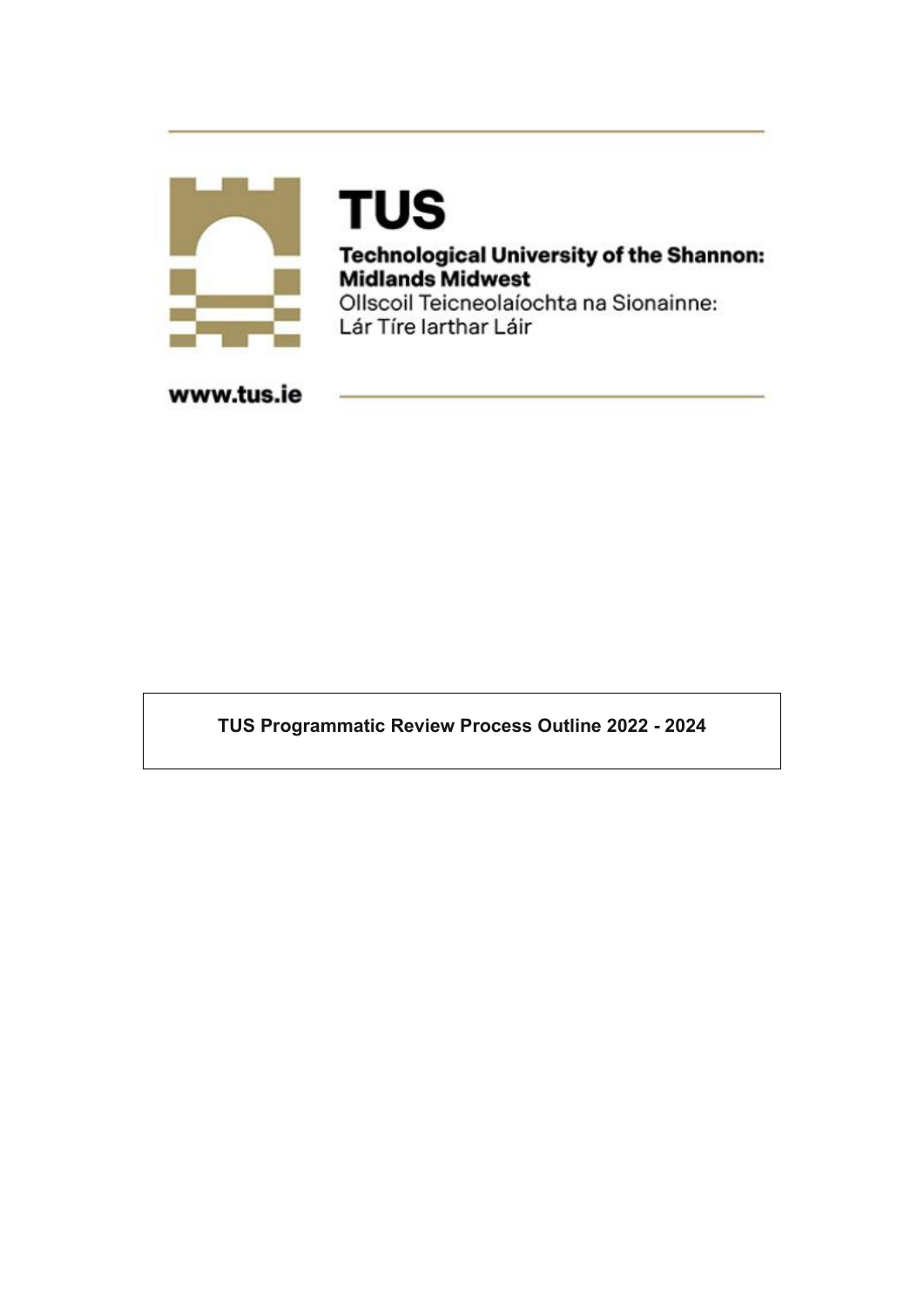

# **Document Control Record**

| <b>Academic Quality Assurance and Enhancement Handbook</b> |                                                             |
|------------------------------------------------------------|-------------------------------------------------------------|
| Volume X: No X                                             |                                                             |
| <b>Document Title</b>                                      | TUS Programmatic Review Process Outline 2022 - 2024         |
| <b>Document Entrust</b>                                    | Academic Council Subcommittee:                              |
|                                                            | Quality Management: Assurance, Enhancement &<br>Integration |
| <b>Document Status</b>                                     | Approved                                                    |
| <b>Revision No</b>                                         | 1.0                                                         |
| <b>Pages</b>                                               | Page 2 of 5                                                 |
| <b>Approval Body</b>                                       | <b>Academic Council</b>                                     |
| Date of Approval                                           | 29/04/2022                                                  |
| <b>Next Revision</b>                                       | 2025                                                        |

| <b>Revision History</b> |                                     |
|-------------------------|-------------------------------------|
| <b>Revision No</b>      | <b>Comments/Summary of Changes</b>  |
| 1.0                     | <b>Approved by Academic Council</b> |
|                         |                                     |
|                         |                                     |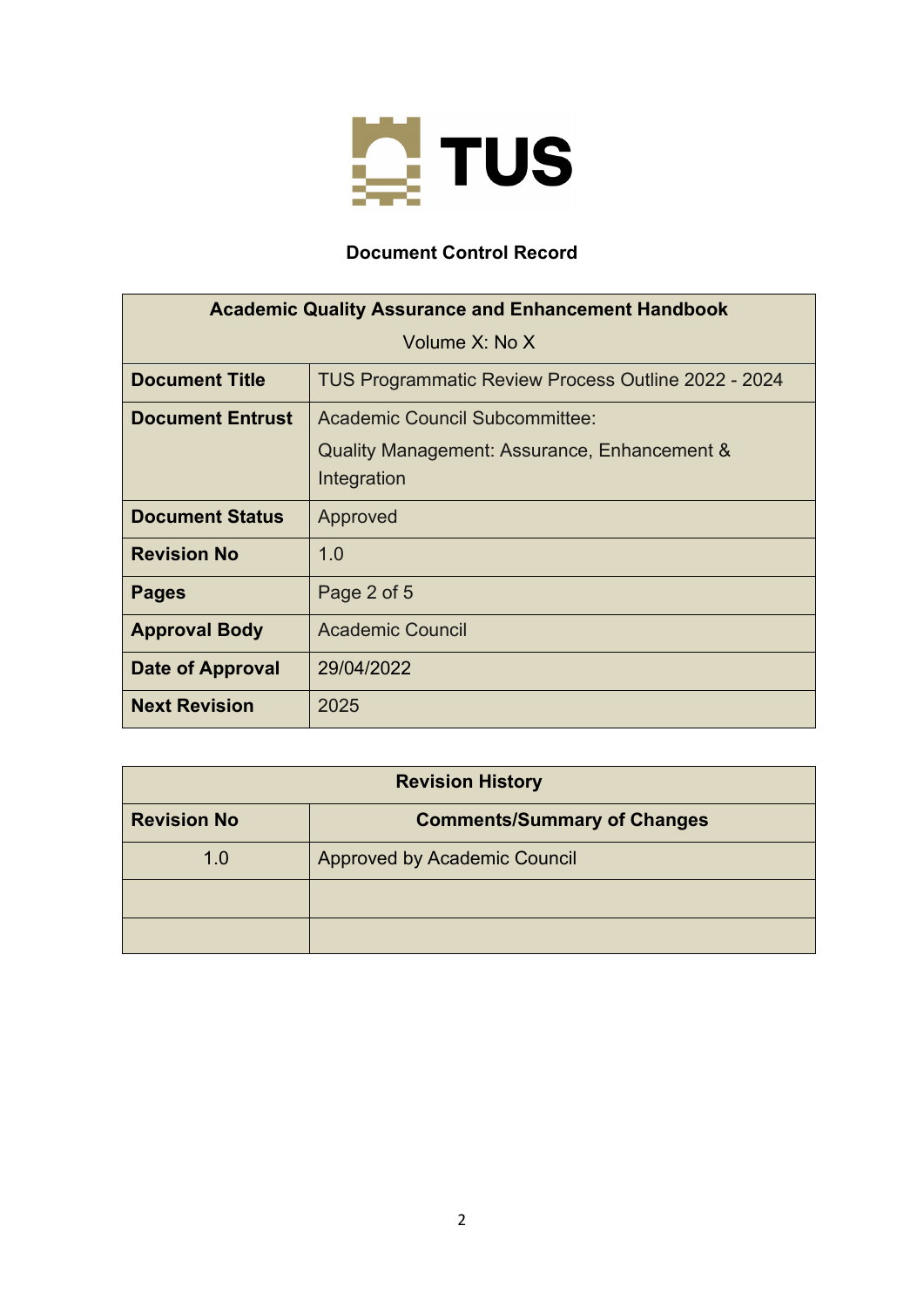## **1.0 TUS Programmatic Review: Process Outline, Academic Years 2021 – 2023**

- a) The Technological University of the Shannon: Midlands Midwest (hereafter referred to as TUS or the Technological University) received Designation as a Technological University on October 1<sup>st</sup> 2021.
- b) The aim of this document is to facilitate Programmatic Review for the Technological University by outlining the key procedures for TUS while utilising existing Policies and Procedures.
- c) The Technological University has begun the process of developing a comprehensive suite of Academic Policies and Procedures through the work of Interim Academic Council and its Subcommittees and their Working Groups. This process is being progressed during the Academic Years 2021 – 2023 and requires wide consultation among key stakeholders across the Technological University.
- d) Where appropriate existing policies and procedures are being adopted/adapted and implemented by the Technologocal University in the interim. In relation to New Programme Development and Validation, the following policies and procedures are applicable:

#### TUS Midlands

Procedure and Guidelines for Feedback on Programme Quality (2016) *[1]*

# TUS Midwest

*Academic Council Regulations and Procedures for Taught Programmes 2021/22 Parts 1 and 2. Section 3, Development and Review of Programmes and Modules. [2]*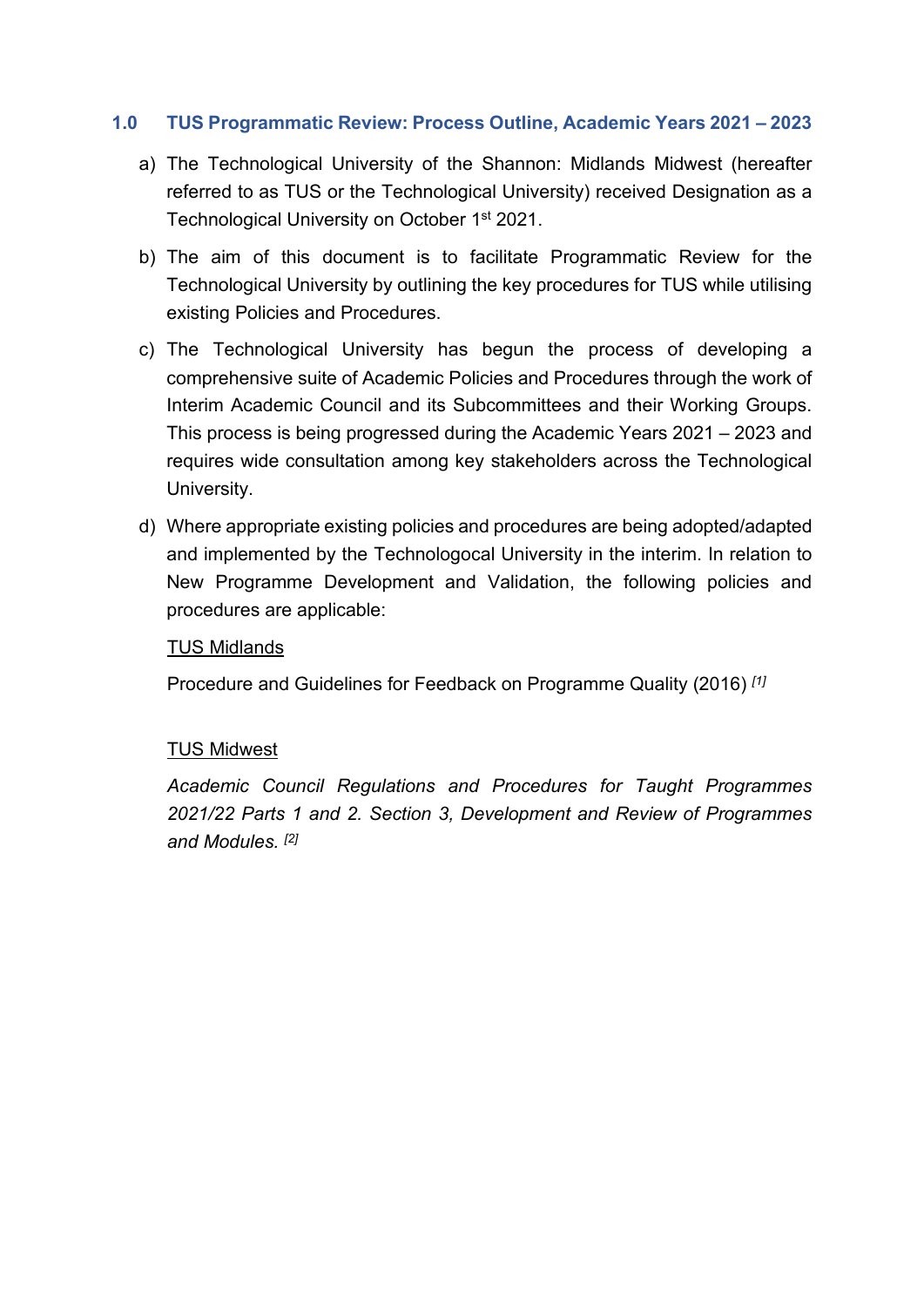

**Figure 1. TUS Programmatic Review: Process Outline**